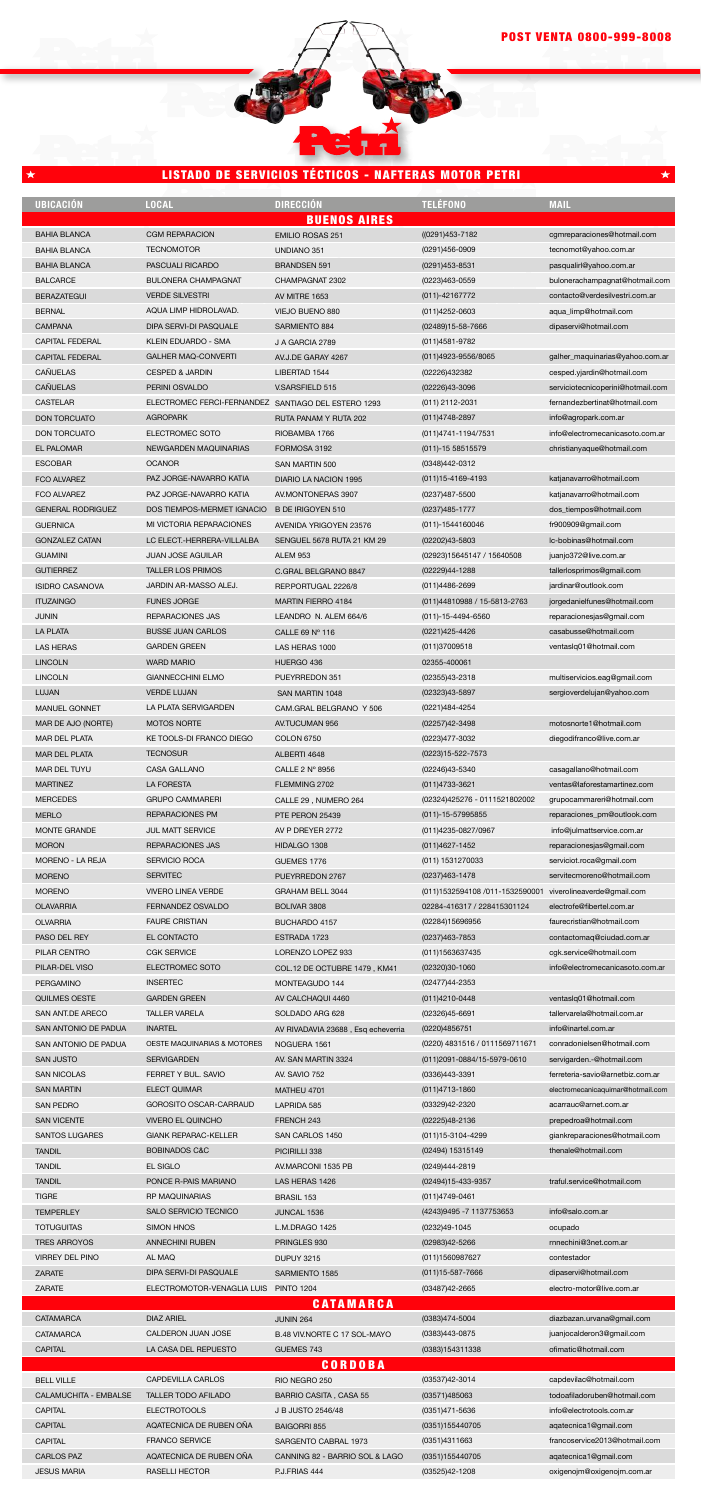| <b>UBICACIÓN</b>                               | <b>LOCAL</b>                            | <b>DIRECCIÓN</b>                        | <b>TELÉFONO</b>                  | <b>MAIL</b>                                                  |
|------------------------------------------------|-----------------------------------------|-----------------------------------------|----------------------------------|--------------------------------------------------------------|
|                                                |                                         |                                         |                                  |                                                              |
| <b>LUQUE</b>                                   | <b>JOSE LUIS ABRATE</b>                 | IGNACIO LUQUE, Esquina padre patiño     | 3573-410680                      | juancho5967@hotmail.com                                      |
| <b>RIO CUARTO</b>                              | TALLER ELECTROMEC CORSETTI              | SAINT REMY 1195                         | (0358)15-430-0501                | giabeco@gmail.com                                            |
| <b>RIO CUARTO</b>                              | LA CASA DEL REPUESTO-PANISELLO          | FOTHERINGHAM 71                         | (0358)462-8066                   | lacasadelrepuestorio4@gmail.com                              |
| <b>RIO TERCERO</b>                             | <b>CENTRO DE SERVICIOS</b>              | 12 DE OCTUBRE 680                       | (03571)41-2592                   | smengo@riotel.com.ar                                         |
| <b>SAN FRANCISCO</b>                           | NUÑEZ CARLOS                            | LARREA 242                              | (03564)15-682218                 | servicesanfcocba@gmail.com                                   |
| <b>SAN FRANCISCO</b>                           | SAE-RIZZO ALDO                          | LIBERTADOR 763                          | (03564)42-4745                   | sae_sanfco@hotmail.com                                       |
| <b>SAN FRANCISCO</b>                           | <b>TORINO JULIAN</b>                    | AV 9 DE SEPT 385                        | (03564)47-9093                   |                                                              |
| SAN ANTONIO DE ARREDONDO ELECTROMECANICA YEICO |                                         | LAS RETAMAS 1390                        | 011-1534023961 / (03541)580230   |                                                              |
|                                                |                                         |                                         |                                  | electro.yeico@hotmail.com                                    |
|                                                |                                         | <b>CORRIENTES</b>                       |                                  |                                                              |
| <b>CORRIENTES</b>                              | NIZ FEDULLO GUSTAVO                     | AV.PEDRO FERRE 2270                     | (0379)154247383                  | qustavo fedullo@outlook.com                                  |
| <b>GOYA</b>                                    | <b>TODO MOTOSIERRAS</b>                 | CIALZETA 60                             | (03777)15-47-1897                |                                                              |
| PASO DE LOS LIBRES                             | <b>ELECTRO NAGY</b>                     | PASAJE LIBREÑO 1479                     | (03772)421672 / 0377215414355    | electronagy@hotmail.com                                      |
|                                                |                                         | <b>CHACO</b>                            |                                  |                                                              |
| <b>LAS BREÑAS</b>                              | <b>ELECTROJOR</b>                       | AMEGHINO 443                            | (03331)15-49-4950                |                                                              |
| <b>RESISTENCIA</b>                             | <b>SERVICIOS AGUSTIN</b>                | PADRE CERQUEIRA 1220                    | (0362)4033309                    | agustinfranco2016@hotmail.com                                |
| <b>SAEN PEÑA</b>                               | LA CASA DEL JARDINERO                   |                                         |                                  |                                                              |
|                                                |                                         | JULIO A ROCA 703                        | (0364) 4427132                   | hugosantos62@hotmail.com                                     |
| SAENZ PEÑA                                     | <b>VICENTE REPARACIONES Y REPUESTOS</b> | AVELLANEDA 225                          | (0364)154741730                  | vicenttemotos@gmail.com                                      |
| SAENZ PEÑA                                     | <b>TORNERIA CHAPUR</b>                  | 9 DE JULIO 935                          | (0364)443-3317                   | infochapur@gmail.com                                         |
| <b>VILLA ANGELA</b>                            | GENESIS SERV, TECN.                     | MONTEAGUDO 255                          | (03735)42-0587                   | genesispavich@hotmail.com.ar                                 |
|                                                |                                         | <b>CHUBUT</b>                           |                                  |                                                              |
| COMODORO RIVADAVIA                             | <b>HOMERO Y CIA</b>                     | H YRIGOYEN 3226                         | (0297)15-4757-6314               |                                                              |
| <b>GAIMAN</b>                                  | SERVIMAC-CRETTON GISELA                 | BRYN GWYN 116                           | (0280)15-4309123                 | servimacgaiman@gmail.com                                     |
| <b>TRELEW</b>                                  | AGROPECUARIA BERMEJ                     | 25 DE MAYO 1495                         | (0280)442-4239                   |                                                              |
|                                                |                                         |                                         |                                  |                                                              |
|                                                |                                         | <b>ENTRE RIOS</b>                       |                                  |                                                              |
| <b>CHAJARI</b>                                 | <b>LEAM SERVICE</b>                     | <b>AV ALEM 1845</b>                     | (0345)6427333 / 0345156516685    | gustavoalmron41@gmail.com                                    |
| <b>CONCORDIA</b>                               | FC SERVICIO TECNICO                     | DIAMANTE 1333                           | (0345)154089931                  | abcedgardo@hotmail.com                                       |
| <b>GUALEGUAYCHU</b>                            | SERVICE LA ESTRELLA-URICH               | URQUIZA 632                             | (03446)42-8627/15-521898         | pedrourich@hotmail.com                                       |
| LA PICADA                                      | <b>GUILLE REPARACIONES</b>              | LOPEZ Y PLANES                          | 0343-15-6117236                  | guillermopuppione@gmail.com                                  |
| <b>MARIA GRANDE</b>                            | <b>HEIN MAQ Y MOTORES</b>               | AV ARGENTINA 878                        |                                  | heinmaquinasyservicios@hotmail.com                           |
|                                                |                                         |                                         | (0343)494-0027                   |                                                              |
| <b>PARANA</b>                                  | ELECT.MIRAGLIO                          | CHURRUARIN 899                          | (0343)424-0545                   | electromiraglio@yahoo.com.ar                                 |
|                                                |                                         | <b>FORMOSA</b>                          |                                  |                                                              |
| <b>FORMOSA</b>                                 | CGMAC (CATALINO CACERES)                | AV MARADONA Y SOMACAL                   | 3704-369599                      | cgmac_fsa @hotmail.com                                       |
|                                                |                                         | <b>JUJUY</b>                            |                                  |                                                              |
| <b>SAN SALVADOR</b>                            | CATE                                    | IRIARTE320 B° GORRITI                   | (0388)4230488                    | catejujuy@gmail.com                                          |
|                                                |                                         | <b>LA PAMPA</b>                         |                                  |                                                              |
| <b>GENERAL PICO</b>                            | <b>VOLPE MOTO</b>                       | CALLE 101 Nº 1062                       | (02302)15-31-4768                |                                                              |
|                                                |                                         |                                         |                                  |                                                              |
| <b>SANTA ROSA</b>                              | <b>ZGA SERVICIOS</b>                    | HUCAL 1335                              | 2954245297 15506729              | zgaservicios@gmail.com                                       |
| <b>SANTA ROSA</b>                              | SERVIGAF-FIORDA GUILLERMO               | AV.SGO MARZO SUR 255                    | (02954)15-44-3639                | gafiorda@yahoo.com.ar                                        |
|                                                |                                         | <b>LA RIOJA</b>                         |                                  |                                                              |
| <b>LA RIOJA</b>                                | <b>MONTIVERO RICARDO</b>                | MALV.ARGENT.Y PASAJE 1                  | 803809448-4532/15-4538901        | ricardomonti@argentina.com                                   |
| <b>LA RIOJA</b>                                | <b>BRIZUELA RUBEN-BR MOTOS</b>          | AF.SN FRANCISCO 2693                    | (0380)443-8530                   | rbmotos@hotmail.com                                          |
|                                                |                                         | <b>MENDOZA</b>                          |                                  |                                                              |
| <b>CAPITAL</b>                                 | <b>MACHENA FERRETERIA</b>               | P.B.PALACIOS 274                        | (0261)424-6677                   |                                                              |
| <b>GUAYMALLEN</b>                              | PENALOZA MIGUEL                         | <b>MITRE 1318</b>                       | (0261)445-9899                   | emil mair@hotmail.com                                        |
|                                                |                                         |                                         |                                  |                                                              |
|                                                | <b>JC BOBINADOS</b>                     | STA MARIA DEL ORO 777                   | (0261)498-2217                   | tallerjcb@yahoo.com.ar                                       |
| LUJAN DE CUYO                                  |                                         |                                         |                                  |                                                              |
| <b>SAN RAFAEL</b>                              | <b>TALLER AGRARIO</b>                   | CALLEJÓN AGRARIO 931 RAMA CAÍDA         | 2604693482 (Movistar)            | marioavergara05@yahoo.com.ar                                 |
| <b>SAN CARLOS</b>                              | <b>REPSA</b>                            | P.IND.EUGENIO BUSTOS/L. DEL DIAM.M502 B | (02622)15408993                  | rep_sa@hotmail.com                                           |
|                                                |                                         | <b>MISIONES</b>                         |                                  |                                                              |
|                                                |                                         |                                         |                                  |                                                              |
| <b>ELDORADO</b>                                | <b>HIDROMISIONES</b>                    | PETIRIBI 3 ESQ. SAN MARTIN              | $(03751)42 - 4656$               | hidromisiones@hotmail.com                                    |
| <b>OBERA</b>                                   | ELECTROSERVIS JUANCI                    | SANTA FE 543                            | (03755)15276081                  | pichurca211@gmail.com                                        |
| <b>POSADAS</b>                                 | LA CASA DEL TALADRO Y TRANSF            | GOB BERMUDEZ 1742                       | (0376)442-3166                   | latorre@arnet.com.ar                                         |
| <b>SAN VICENTE</b>                             | <b>CASA ROMA</b>                        | AVENIDA LIBERTADOR 1577                 | (03755)15534492/392619           | tgnacimento@gmail.com                                        |
|                                                |                                         | <b>NEUQUEN</b>                          |                                  |                                                              |
| JUNIN DE LOS ANDES                             | <b>MAISONNAVE CESAR</b>                 | PAIMUN 250                              | (02972)49-2190                   | maisonnave@live.com.ar                                       |
| S.M DE LOS ANDES                               | EL NAHUEL                               | BELGRANO 134                            | (02972)42-5103                   | oscaravila742@gmail.com                                      |
|                                                |                                         |                                         |                                  |                                                              |
|                                                |                                         | <b>RIO NEGRO</b>                        |                                  |                                                              |
| EL BOLSON                                      | SUMMIT SERVICIOS-PARIANI                | CALLEJON ÑANCO 367                      | (02944)49-8601                   | habemus@elbolson.com                                         |
| <b>GENERAL ROCA</b>                            | <b>MDS SERVICIOS INDUSTRIALES</b>       | ROSARIO DE SANTA FE 1561                | 298444789                        | setec_groca@mecatronicadelsur.com                            |
| <b>GENERAL ROCA</b>                            | <b>TECNO VALLE</b>                      | SANTA CRUZ 1560                         | (0298)442-2277                   | tecnovalleroca@gmail.com                                     |
| S.C DE BARILOCHE                               | <b>SEMSUR</b>                           | AV EZEQUIEL BUSTILLO 12362              | 02944462810 / 0294415614818      | semsurbrc@yahoo.com.ar                                       |
| <b>VIEDMA</b>                                  | ELECTROMECANICA SIC                     | GUIDO 934                               | (02920)42-5208                   | electromecanicasic@hotmail.com.ar                            |
|                                                |                                         | <b>SALTA</b>                            |                                  |                                                              |
| <b>SALTA</b>                                   | EL TRANSFORMADOR-GALLONIC               | ZABALA 1010                             |                                  |                                                              |
| <b>SALTA</b>                                   | LA PALMERA-KIKE PONCE                   | AV. ITALIA 1331                         | (0387)423-4488<br>(0387)428-2311 | cagalloni@hotmail.com<br>serviciotecnico20082008@hotmail.com |
|                                                |                                         |                                         |                                  |                                                              |
| <b>TARTAGAL</b>                                | APUNTO SERVICIOS                        | PARAGUAY 885                            | (03873)15561082 - 426863         | apunto_servicios@hotmail.com.ar                              |
|                                                |                                         | <b>SAN LUIS</b>                         |                                  |                                                              |
| <b>CAPITAL</b>                                 | LEZCANO - MALDONADO                     | RIOBAMBA3080 . EXTREMO NORTE            | (0266)443-3191 / 266-4571601     | herramientasmaldonado@hotmail.com                            |
| <b>MERLO</b>                                   | <b>LETTIERI FERNANDO</b>                | AV DEL SOL 9                            | (02656)47-4023                   | fisilettieri@hotmail.com                                     |
| <b>VILLA MERCEDES</b>                          | <b>DEL TURCO MARIO</b>                  | PTE PERON 867                           | (02657)15617327                  | mymreparaciones@hotmail.com.ar                               |
| <b>VILLA MERCEDES</b>                          | <b>BARBERIS MARIANO</b>                 | 25 DE MAYO 690                          | (0257)15239481                   | birmariano@gmail.com                                         |
|                                                |                                         |                                         |                                  |                                                              |
|                                                |                                         | <b>SANTA FE</b>                         |                                  |                                                              |
| CAÑADA DE GOMEZ                                | HS MAQUINARIAS                          | RIVADAVIA 1706                          | (03471)15510391                  | hs_maquinarias@hotmail.com                                   |
| <b>CASILDA</b>                                 | HUGO CACERES MAQUIN.                    | BV O LAGOS 2160                         | (03346)42-3605                   |                                                              |
| <b>FUNES</b>                                   | <b>SUMIMAQ FUNES</b>                    | IRIGOYEN 2565                           | (0341)2310051                    | sumimagexpress@fibertel.com.ar                               |
| <b>ROSARIO</b>                                 | SUMIMAQ EXPRESS SRL                     | <b>SALTA 3324</b>                       | (0341)4391281                    | sumimagexpress@fibertel.com.ar                               |
| <b>ROSARIO</b>                                 | <b>BERCELLINI LUIS</b>                  | ZEBALLOS 1046                           | (0341)449-1439                   | csa.luisbercellini@gmail.com                                 |
| <b>ROSARIO</b>                                 | FERREMAQ-FABRIZI                        | AV.A.SABIN 107                          | (0341)435-2835/6                 | contacto@ferremaqsrl.com                                     |
|                                                |                                         | DOCTOR CARRILLO Nº 1112 B               |                                  |                                                              |
| <b>ROSARIO</b>                                 | <b>ELECTROMAQ</b>                       |                                         | (0341)-4234162 / 153254124       | jnicodemo@electromak.com.ar                                  |
| <b>RUFINO</b>                                  | PIRILLO IGNACIO                         | MEUNIER 523                             | (03382)15-405723                 | nachopiri91@gmail.com                                        |
| SANTA FE                                       | <b>JAR PAR</b>                          | DIAG ESPAÑA 3151                        | (0342)455-2684                   |                                                              |
| <b>SANTA FE</b>                                | TV RAGAL-GALVEZ                         | F ZUVIRIA 5968                          | (0342)489-7344                   | tvragal@gmail.com                                            |
|                                                |                                         | <b>SANTIAGO DEL ESTERO</b>              |                                  |                                                              |
| SANTIAGO DEL ESTERO                            | ELECTROTOOLS-VICARI                     | EJERCITO ARGENTINO 19                   | (0385)423-6976                   | info.santiago@electrotools.com.ar                            |
|                                                |                                         | <b>TUCUMAN</b>                          |                                  |                                                              |
|                                                | ROCCHIA MOTOR'S                         | J.V.GONZALEZY R 38                      |                                  |                                                              |
| CONCEPCION                                     |                                         |                                         | (03865)15-51-6270                | gustavorocchia@hotmail.com                                   |
| S.M. DE TUCUMAN                                | <b>MDS SERVICIOS INDUSTRIALES</b>       | ASUNCION 754, 2A                        | (0381)3074454                    | setec_tucuman@mecatronicadelsur.com                          |
| <b>TUCUMAN</b>                                 | MARINO AVELLANEDA JOSE                  | AV ROCA 1674                            | (0381)436-4265                   | avella@tucbbs.com.ar                                         |
| <b>TUCUMAN</b>                                 | PAREDES GUSTAVO                         | RONDEAU 253                             | (0381)155732707                  | servicerocatuc@gmail.com                                     |